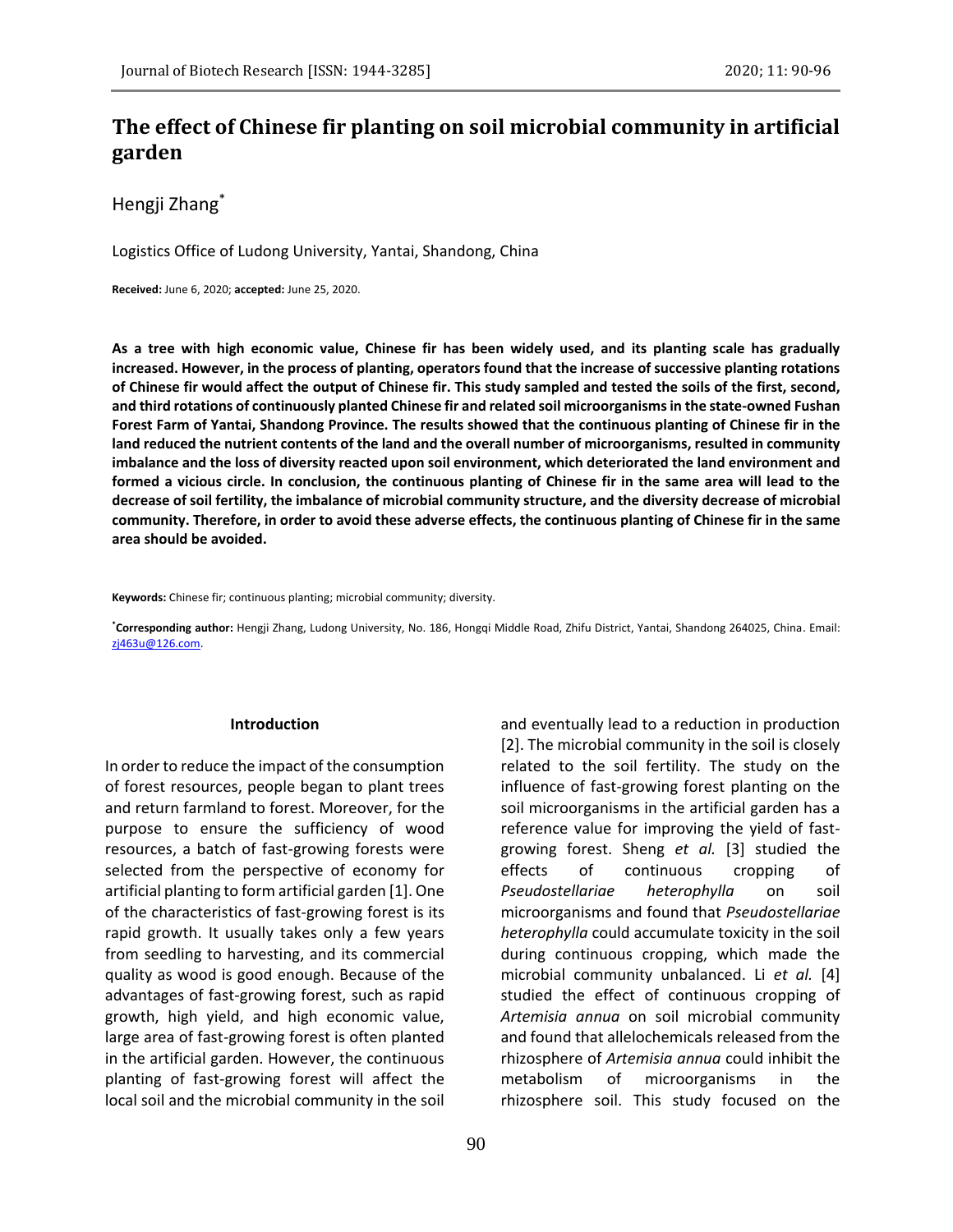| Sample plot                           | The first generation<br>of Chinese fir (FCF) | The second generation<br>of Chinese fir (SCF) | The third generation<br>of Chinese fir (TCF) |
|---------------------------------------|----------------------------------------------|-----------------------------------------------|----------------------------------------------|
| Tree age (years)                      | 59                                           | 32                                            | 16                                           |
| Gradient (degree)                     | 21                                           | 22                                            | 21                                           |
| Average tree height (m)               | 30.1                                         | 16.2                                          | 10.3                                         |
| Average tree diameter (cm)            | 29.3                                         | 14.1                                          | 9.4                                          |
| Distribution density (number/hectare) | 1,023                                        | 1,125                                         | 1,136                                        |
| Area (hectare)                        | 1.25                                         | 1.15                                          | 1.35                                         |

**Table 1.** Overview of sampling sites.

Chinese fir and its soil microorganisms. By analyzing the chemical properties of soil and the diversity of microbial community, the soil that was cropped with continuously planted Chinese fir and its microbial community were explored.

#### **Materials and methods**

## **Overview of the study area**

In this study, the experimental plot was set in the state-owned Fushan Forest Farm (121° 20′ E, 37° 22′ N) in Yantai City, Shandong Province, China covering an area of 22.5  $km^2$ .

The general situation of the sample plot is shown in Table 1. According to the survey, the horizontal distance between the areas of the first and the second rotations of Chinese fir was about 0.5 km, and the horizontal distance between the second and the third rotations of Chinese fir was about 1.1 km. The horizontal distance was defined as along the horizontal plane, where gradient represents the gentle degree of the ground surface, usually the ratio of the vertical height of the slope to the horizontal distance. The first rotation of Chinese fir forest was planted in 1960. The second rotation was planted in 1987 after removing some of the first rotation, and the third rotation was planted in 2003 after removing some of the second rotation.

### **Setting up sample plots and sampling**

The Chinese fir forest of the first to third rotations occupied a large area. It was impossible to sample everywhere in the area. Therefore, three sampling sites were randomly set up in

each rotation area with the sampling specifications as (1) three soil samples were taken along a route of "S" shape in the sampling sites [5], and (2) the soil samples were mixed evenly and sieved using holes with a diameter of 2 mm [6]. The screened soil samples were stored for later experiments.

### **Measurement of chemical properties of soil**

The soil pH value was measured by mixing soil and potassium chloride solution at a ratio of 1:2.5 [7]. The contents of soil carbon and nitrogen were determined by using CN 802 Carbon Nitrogen Elemental Analyzer (VELP Scientifica, Usmate, Italy). The content of phosphorus in the soil after alkali fusion was detected through molybdenum antimony colorimetry method by using 722S Spectrophotometer (Juchuang Environmental Co., Ltd., Qingdao, Shandong, China). The content of potassium in the soil after alkali fusion was measured by using Sherwood M410 Flame Photometer (Zhongke Keer Instrument Co., Ltd., Beijing, China).

# **Measurement of functional diversity of soil microbial community**

The 96-well plate was employed in this study as the ecological plate to detect the functional diversity of microorganisms. There were 31 types of single carbon sources with a single carbon source in each well on the plate [8], which include Methyl pyruvate, Tween 40, Tween 80, αcyclodextrin, Glycogen, D-cellobiose, α-Dlactose, β-methyl-D-glucoside, D-xylose, ierythritol, D-mannitol ,N-acetyl-D-glucosamine, D-glucosamine acid, α-D-glucose-1-phosphoric acid, D,L-α-phosphogly cerol, D-galactono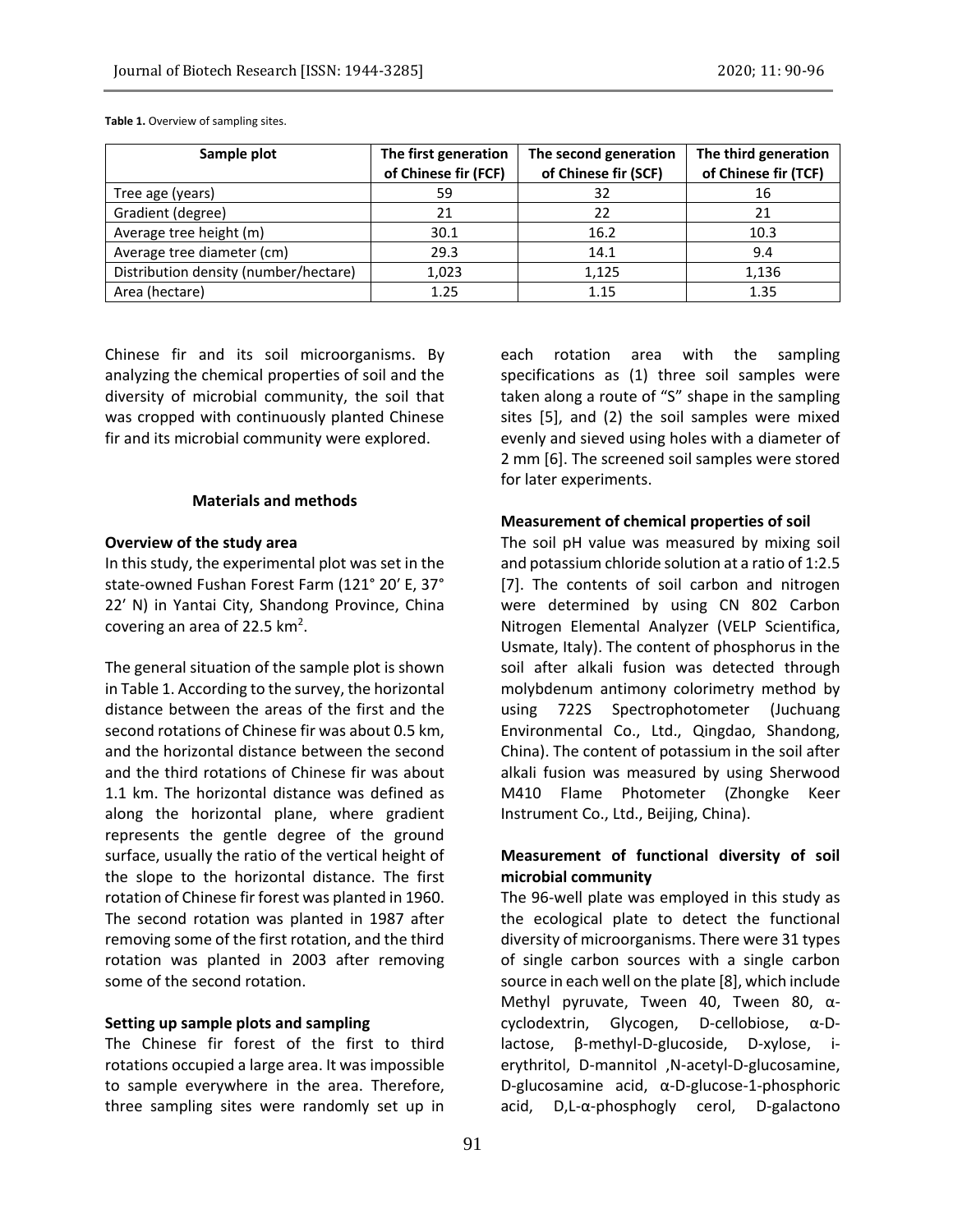lactone, D-galacturonic acid, 2-hydroxybenzoic acid, 4-hydroxybenzoic acid, γ-hydroxybutyric acid, Itaconic acid, α-ketobutyric acid, D-malic acid, L-arginine, L-asparagine, L-phenylalanine, Lserine, L-threonine, Glycyl-L-glutamine, Phenylethylamine, Putrescine (Hubei Ruitai Pharmaceutical Technology Co. Ltd., Huangshi, Hubei, China). On each 96-well plate, 32 wells were assigned to one experimental group with three groups on each plate. Each well contains 300 µL of one type of single carbon source (0.1 g/mL) and tetrazolium violet at the same dose except the control well. Briefly, 10 g of soil sample was weighed and put into a triangular flask and dissolved by 100 mL of sterilized saline [9]. The sample suspension was shaken at 27℃, 140 rpm for 30 min, and then, put aside for 25 min for the insoluble substance precipitation. The supernatant was collected and diluted with sterile water at a ratio of 1:100. The ecological plate was preheated to 25℃ before 120 μL of sample solution was inoculated to the plate. The inoculated plate was incubated at 28℃, while the absorbance of each well was measured by using SpectraMax iD5 Microplate Reader (Molecular Devices, San Jose, CA, USA) under the wavelength of 590 nm every 24 h, up to 168 h. The experiment was set as three repeats for each soil sample. The average values were calculated as the results by using the following formulations.

$$
\begin{cases}\nAWCD = \frac{\sum (C - R)}{31} \\
H = -\sum P_i(\ln P_i) \\
D = 1 - \sum P_i^2\n\end{cases}
$$

Where *AWCD* was the average well color development, which was used to describe the overall ability of microbial community to utilize carbon sources in soil. *C* was the absorbance of each well on the plate which was inoculated with the sample solution. *R* referred to the absorbance of the control well that had the same carbon source, but no soil sample solution. *H* was the Shannon index. *D* was the Simpson index. *P<sup>i</sup>* was the comprehensive ratio of the relative absorbance of the i<sup>th</sup> hole to the relative absorbance of the whole plate.

## **Detection of diversity of microbial community structure in soil**

The diversity of structure of microbial community in the soil was detected by using phosphor lipid fatty acid method [10] which could determine the type of microorganism based on different phospholipid fatty acids in microorganism under different environments.

## **Statistical analysis**

The experimental data were analyzed by using Microsoft Excel and SPSS software (IBM Company, Armonk, New York, USA). The calculated results were expressed as Mean ± SD. The difference between the groups was determined by using t-test with *P* < 0.05 as statistically significant.

#### **Results**

## **The chemical properties of sampled soils**

The measurement results of the chemical properties of sampled soils were shown in Table 2. The data showed that the pH values and the contents of nitrogen, carbon, phosphorus, and potassium in the soils demonstrated decrease tendency in the regions with the increase of planting rotations of Chinese fir. All the differences showed statistically significant (*P* < 0.05)

## **The functional diversity of microorganisms**

Figure 1 showed that the average well color development (AWCD) of soil microbial community in three rotations of Chinese fir increased with the increase of culture time, which indicated that the overall activity of microbial community increased gradually, and the overall activity gap between the three rotations of soil microbial communities was more obvious in the later stage of culture. At the ends of 24 h and 48 h, due to the early stage of culture, the number of microorganisms was small while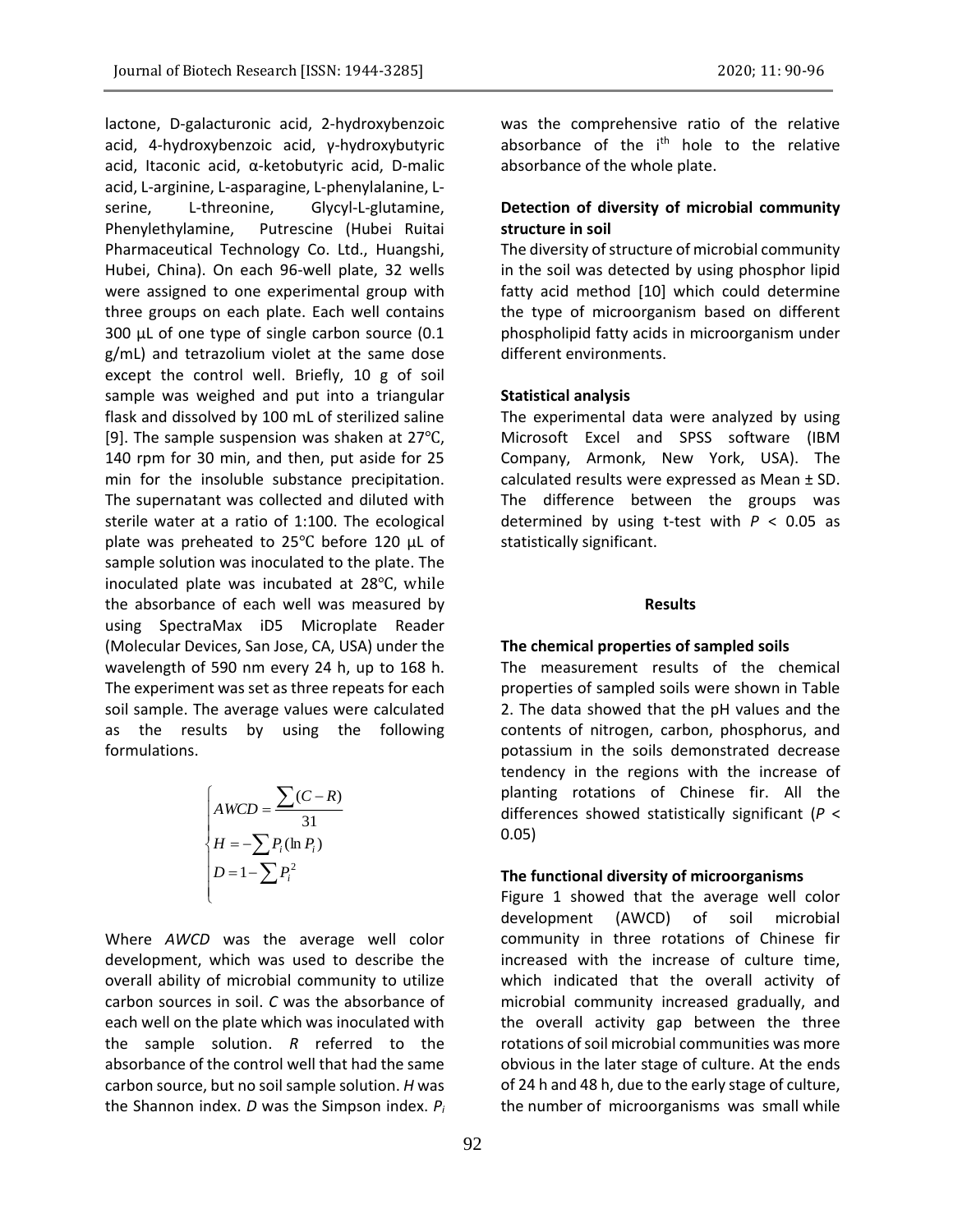| Type of sample soil      | The first rotation of             | The second rotation of            | The third rotation of             |
|--------------------------|-----------------------------------|-----------------------------------|-----------------------------------|
|                          | <b>Chinese fir planting (FCF)</b> | <b>Chinese fir planting (SCF)</b> | <b>Chinese fir planting (TCF)</b> |
| pH value                 | $3.89 \pm 0.03$                   | 3.76±0.04*                        | $3.69 \pm 0.05*$                  |
| Total nitrogen content   | $2.264 \pm 0.36$                  | 1.788±0.35*                       | $1.734 \pm 0.25$ *                |
| (g/kg)                   |                                   |                                   |                                   |
| Total carbon content     | 21.184±0.14                       | 14.776±0.33*                      | 14.408±0.23*                      |
| (g/kg)                   |                                   |                                   |                                   |
| Total phosphorus content | $0.37 \pm 0.04$                   | $0.32 \pm 0.03*$                  | $0.25 \pm 0.05*$                  |
| (g/kg)                   |                                   |                                   |                                   |
| Total potassium content  | 26.34±0.58                        | 23.08±0.28*                       | 21.24±1.06*                       |
| (g/kg)                   |                                   |                                   |                                   |

**Table 2.** Chemical properties of soil under the first, second and third rotations of Chinese fir planting.

**Note:** \* indication of significant difference (*P* < 0.05).



**Figure 1.** AWCD changes of microorganisms in the soils of the first, second, and third rotations of Chinese fir planting.

the use of carbon sources was few. Therefore, the difference of AWCD was not large. After 48 h, the AWCD gap between microorganisms of the three kinds of soils gradually increased, and the activity of the first rotation of soil was the highest, followed by the second rotation of soil and the third rotation of soil.

Figure 2 demonstrated the Shannon and Simpson indexes of microorganisms of three rotations of Chinese fir planting. After 96 hours of incubation, the Shannon indexes of microorganisms of the first rotation of Chinese fir planting (FCF), the

second rotation of Chinese fir planting (SCF), and the third rotation of Chinese fir planting (TCF) were 3.634 ± 0.021, 3.238 ± 0.027, and 3.002 ± 0.021, respectively, while the Simpson indexes of FCF, SCF, and TCF were 0.888 ± 0.007, 0.799 ± 0.008, and 0.734 ± 0.006, respectively. The results showed that the diversity of microorganisms in FCF soil was the highest one followed by SCF and TCF soils with significant differences (*P* < 0.05).

The distribution of different microorganisms in the soil was shown in Figure 3. The microflora of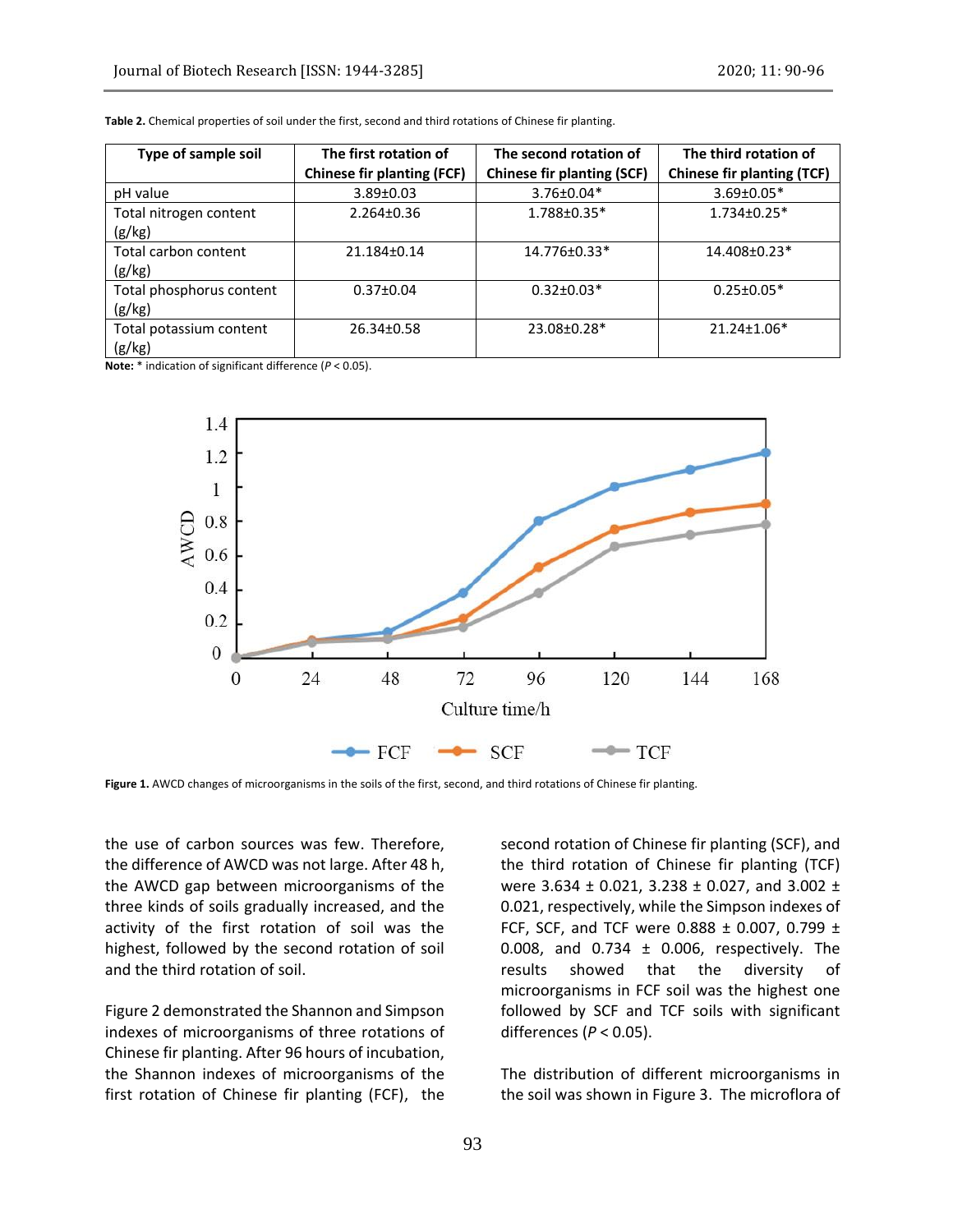

**Figure 2.** The functional diversity of soil microbial community under different rotations of Chinese fir planting after 96 hours of culture. (\* indicates significant difference (*P* < 0.05)).



**Figure 3.** The structural diversity of microflora in the soils of different rotations of Chinese fir planting. (\* indicates significant difference (P < 0.05)).

FCF contained 52.96  $\pm$  0.51  $\mu$ g/g of gram-positive bacteria, 31.05  $\pm$  0.34  $\mu$ g/g of gram-negative bacteria, 10.93  $\pm$  0.10  $\mu$ g/g of fungi, and 6.83  $\pm$ 0.08 of actinomycetes. The microflora of SCF contained 49.49  $\pm$  0.35  $\mu$ g/g of gram-positive bacteria, 26.25  $\pm$  0.18  $\mu$ g/g of gram-negative bacteria,  $14.66 \pm 0.15$  of fungi, and  $7.04 \pm 0.06$  of actinomycetes. The microflora of TCF contained  $45.81 \pm 0.21$   $\mu$ g/g of gram-positive bacteria, 23.93  $\pm$  0.15 of gram-negative bacteria, 16.41  $\pm$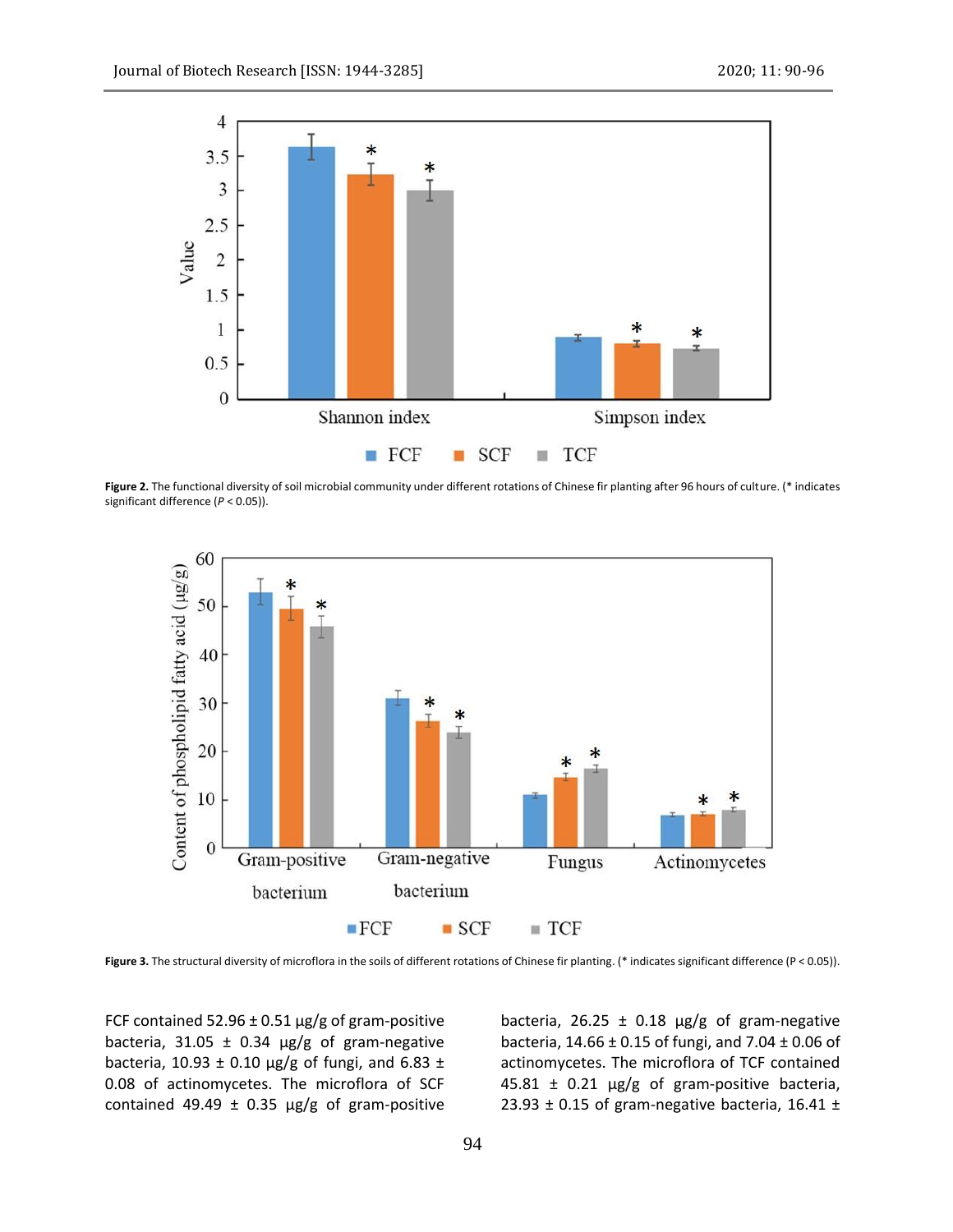0.19 of fungi, and 7.94  $\pm$  0.11 of actinomycetes. The results showed that there were large bacteria populations among the soil microflora of the same rotation of Chinese fir, followed by fungi and actinomycetes with the significant differences (*P* < 0.05). The population of bacteria in the soil decreased with the increase of the planting rotations, while the fungi and actinomycetes amount increased.

#### **Discussion**

In this study, the chemical properties of the soil which was continuously planted with different rotations of Chinese fir were tested. The results showed that the soil acidification increased while the contents of carbon, nitrogen, phosphorus, and potassium decreased with the increase of the rotations of Chinese fir. Therefore, the continuous planting of Chinese fir will decrease the soil nutrient contents. It is different to animals that general plants cannot get organic molecules directly from the outsources to transform them into their own nutrients. Instead, plants need to use photosynthesis to generate organic molecules to supply themselves. Soil fertility often refers to the presence of recombinant carbon, nitrogen, phosphorus, and potassium in the soil. However, carbon, nitrogen, and phosphorus usually exist in the form of organic molecules. Since Chinese fir cannot directly absorb organic molecules, it is necessary for microorganisms in the soil to decompose organic molecules into inorganic molecules.

The results of this study indicated that the continuous planting of Chinese fir reduced the functional diversity of soil microbial community, which might be caused by the secretion of allelochemicals from the roots of Chinese fir to inhibit the utilization of carbon sources in soil by microorganisms, and thus, reduce the functional diversity. In the soil of the first rotation of Chinese fir forest, the soil itself is nutritious and has strong microbial function. Even though the Chinese fir root system secretes allelochemicals, the concentration is low, which is difficult to

inhibit the functional diversity of microorganisms. However, such inhibition property will be transformed gradually during the growth process. After the second rotation of continuous planting of Chinese fir, the allelochemicals secreted by the previous rotation remain in the soil and tend to have increased concentration under the accumulation. The increased allelochemicals will bind to microorganisms in the soil to inhibit their diversity of functions and make the physical and chemical properties of soil worse than it before, which will eventually lead to the yield reduction of Chinese fir.

#### **Conclusion**

This research tested the soils of the first, second, and third rotations of continuously planted Chinese fir forest in the state-owned Fushan Forest Farm of Yantai, Shandong, China. The results showed that (1) with the increase of rotations of continuous planting, the soil pH value and the contents of carbon, nitrogen, phosphorus, and potassium gradually decreased; (2) the diversity of microbial function decreased with the increase of culture time; (3) in the soils of all three rotations, the content of Grampositive bacteria was the highest population followed by Gram-negative bacteria, fungi, and actinomycetes. With the increase of the rotations of planting, bacteria populations decreased while fungi and actinomycetes increased. This study provided solid evidence of influences to the soil properties and microflora in the soil by continuous planting of Chinese fir, which can guide the scientific planning of Chinese fir and give considerations of planting benefits vs. environmental protection. This study also provides references to the continuous planting of economic trees in tree farm and the environmental protection of the planting land.

### **References**